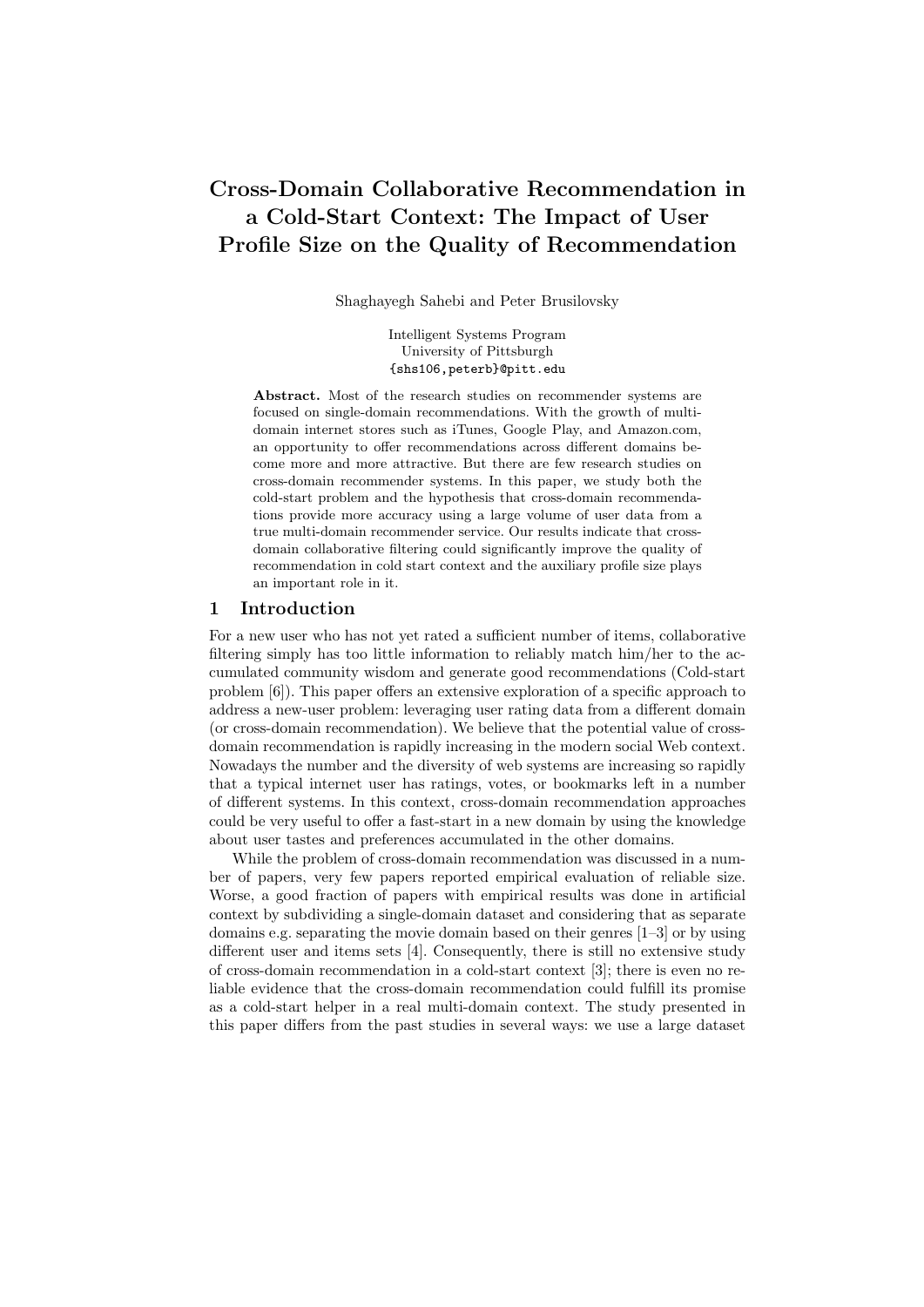#### 2 Shaghayegh Sahebi and Peter Brusilovsky

of user ratings in two different domains obtained from a real-world recommendation service; we do not consider any extra information such as content, tags, or product features, which differ from case to case and might not be available; and we explore the cross-domain recommendations in cold-start setting with two different point of views in two studies.

In this paper we report the results of two experimental studies that explore the value of cross-domain recommendation as a function of the user profile size within and across the domains. The first study compares the accuracy of crossdomain and traditional recommendation for the cold start situation of difference severity. The second study explores whether the size of the user profile in *auxil*iary (old) domain can also impact the quality of cross-domain recommendation in the target (new) domain.

## 2 The Cold Start Studies

As explained in the introduction, the focus of this paper is an extensive study of cross-domain recommendation in the cold-start context. The idea is simple: if a user is new in a target domain (i.e., has few to none rated items), but has a rating history in another (auxiliary) domain, we can use his/her auxiliary domain profile to recommend relevant items, in the target domain. Our quality study pursues two goals: examining the impact of the user profile size in the target domain on the comparative quality of "cold-start" recommendation and examining the impact of the user profile size in the auxiliary domain on the quality of recommendations.

Previous studies of recommendation approaches in cold-start context demonstrated that the comparative quality of alternative approaches frequently depend on the number of items in the user profile. I.e., a specific cold-start approach could perform better when the number of items in the target domain user profile is very small, but after the profile grows over a threshold point (cold start boundary), a regular approach surpasses it. Following that, our first goal is to find the cold-start boundary for cross-domain recommendations. In other words, expecting that at some point the quality of single-domain recommendations may surpass the quality of the cross-domain recommendations. To determine that we have to compare the quality of cross-domain and in-domain recommendations; independently for each number of items rated in the target domain.

To achieve the first goal, as a baseline, we use a traditional collaborative filtering approach based on target-domain profiles. As a comparable cross-domain approach, we use the most natural extension of the baseline approach to the cross-domain context: collaborative filtering based on concatenated profiles in auxiliary and target domains. We predict target user ratings on the target domain ratings by traditional collaborative filtering approach.

While the study introduced above represent a commonly accepted approach to study recommendation quality in a cold-start approach, it explores only one side of the phenomenon, i.e., the impact of the user profile size in the target domain on the quality of cross-domain recommendations. We believe, however, that the cold-start issue should be explored in respect to each of the domains. Given that the number of items rated in the target domain can impact the quality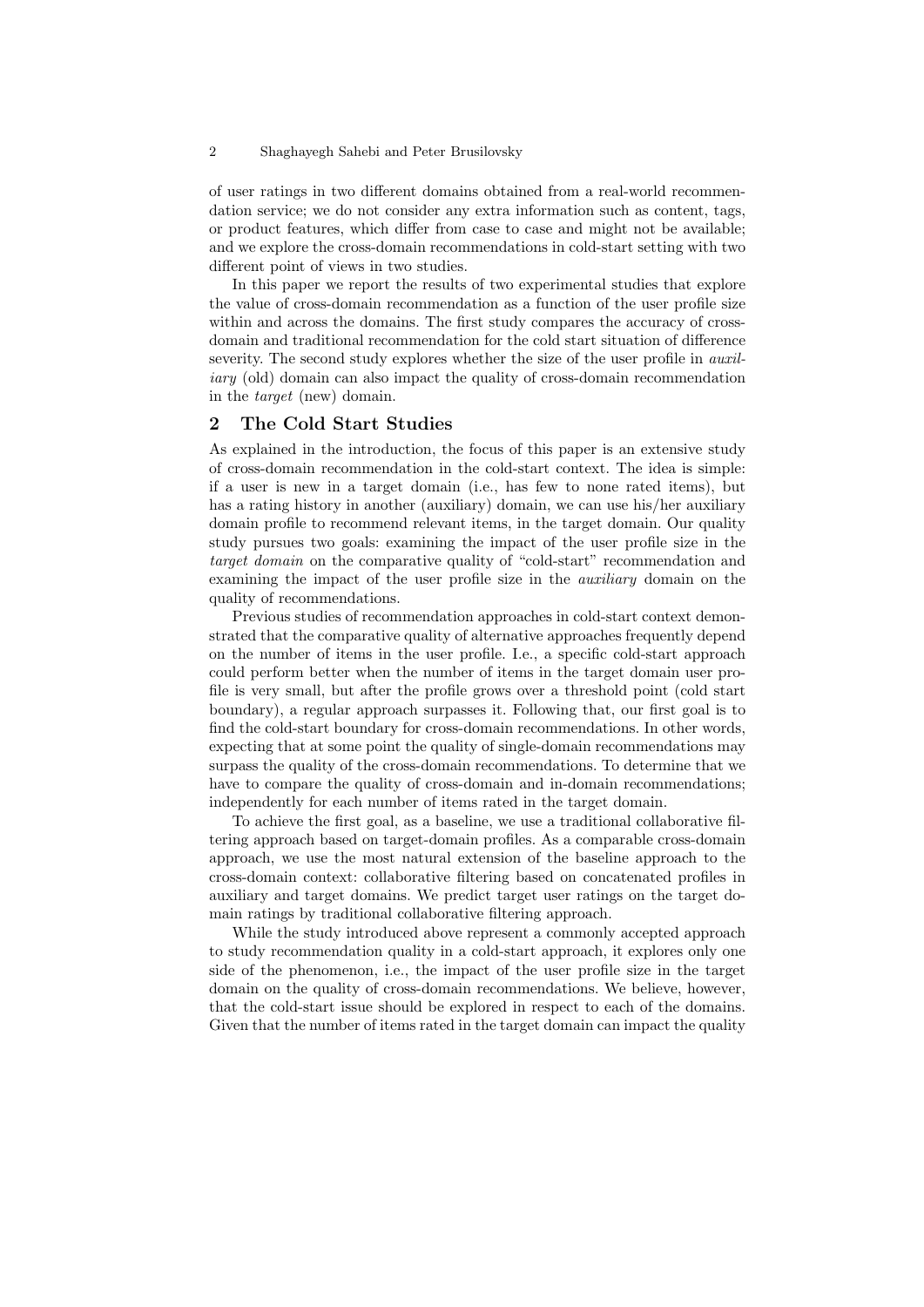of recommendation, it is natural to expect that the number of items rated in the auxiliary domain have a similar impact. Thus, the second goal of our study is to discover the impact of the auxiliary-domain profile sized on the comparative recommendation quality of the cross-domain approach. To achieve this goal we run another study, which explores the quality of cross-domain recommendation as a function of cross-domain (auxiliary) profile size.

## 3 The Dataset and Experimental Setup

In this study we used an anonymized dataset obtained from an online Russian recommender service Imhonet (www.imhonet.com). Imhonet allows users to rate and review a range of items from books and movies to mobile phones and architectural monuments. For our study, we used an anonymized Imhonet dataset that includes two richest sets of ratings - on books and movies. Each rating record in the dataset includes a user ID, an item ID, and a rating value between 0 (not rated) and 10. In total, the dataset includes about 16 million movie rating records on about 50,000 movies and more than 11.5 million book ratings records on about 195,000 available books in the dataset.

If we look at the distribution of movie and book ratings in this dataset we can see that based on imhonet's request, many users rated at least 20 books and movies. The availability of many users who had at least 20 rated items in each of the used domain caused us to select this number as a basis of a smaller, but richer dataset that we used in our studies. To produce this dataset, we selected all ratings of users who had at least 20 ratings on books and 20 ratings on movies. The resulting dataset contains 2,363,394 movie ratings of 6,089 users on 12,621 movies and 1,138,401 book ratings of the same users on 17,907 books. For more detailed information about the dataset please refer to [5].



Fig. 1: MSE of Cross vs. Single -Domain Book Recommendations with 95% CI on Varying Cold-Start Profiles.

We pick 80% of the users randomly as training users and the rest as target users. We build 19 cold-start profiles for each target user in the movies domain: starting from having one movie in the profile to having 19 movies in the profile in a time-based order. In other words, the size-one cold-start profile of the target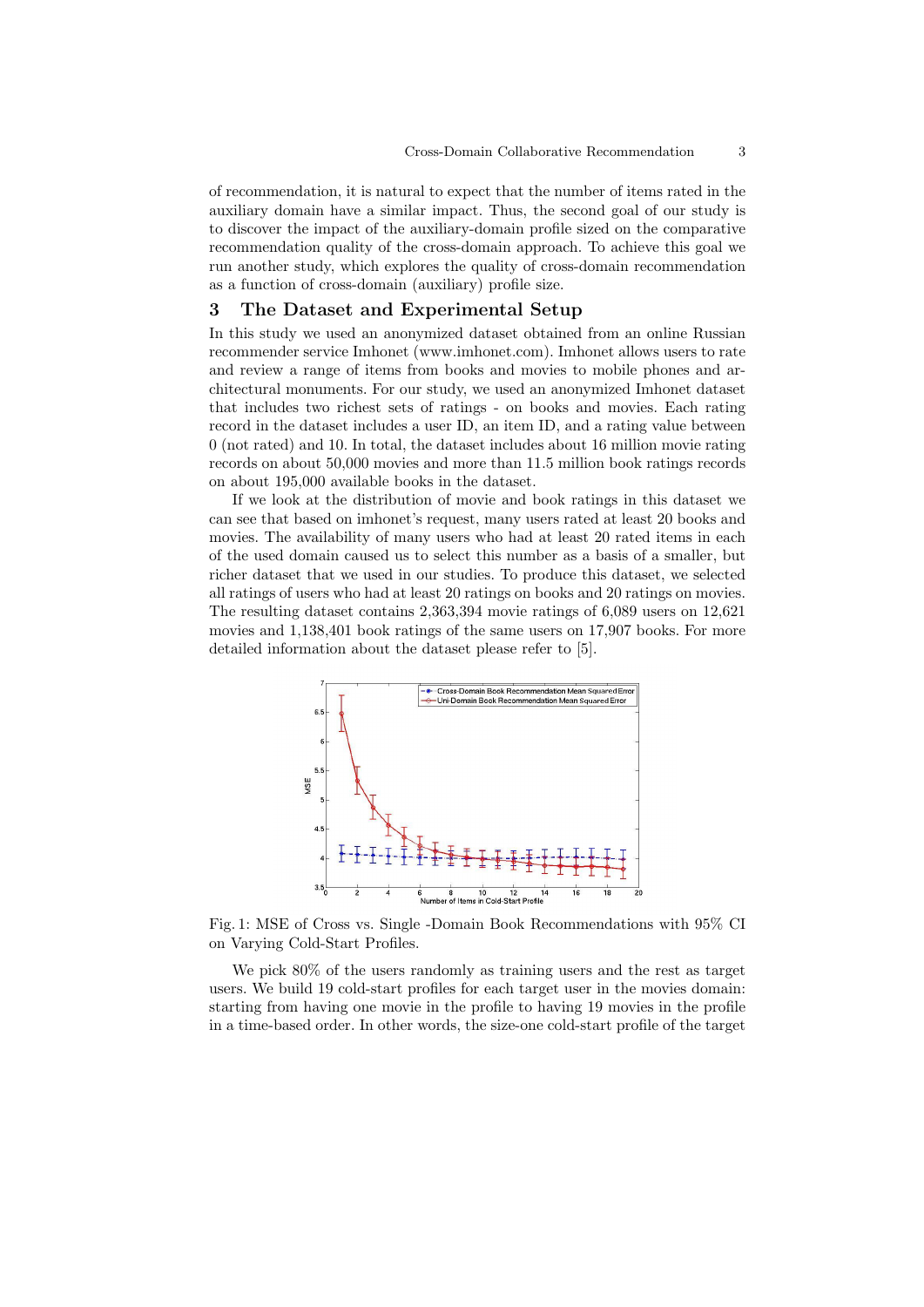#### 4 Shaghayegh Sahebi and Peter Brusilovsky

user has the first movie he/she has rated and the size-19 cold-start profile of this user has the first 19 movies he/she has rated. We run the CF algorithm 19 times on this data: once for each of the cold-start profiles.

To compare the results of single-domain recommendations with cross-domain recommendations, for each target user we combine all of his/her book ratings with the cold-start movie profiles and for each training user, we combine all of his/her books and movies as a whole profile. To see the effects of having movies on predicting books, we set up the same experiment having 19 cold-start profiles for the book domain and the movie ratings as an auxiliary domain. We use  $k$ -NN algorithm with  $K = 20$  for rating predictions in collaborative filtering.

#### 4 Experimental Results

#### 4.1 Study I: Impact of User Profile Size in Target Domain

Our first study was conducted to achieve the first goal described in section 2. The results for recommending books based on cold-start book ratings of users and cross-domain profiles of users are shown in Figure 1. This Figure shows Mean



Fig. 2: MSE of Cross vs. Single -Domain Movie Recommendations with 95% CI on Varying Cold-Start Profiles.

Squared Error (MSE) of recommendations including a 95% confidence interval. MSE is a measure that shows how much our predicted ratings for users are different from users' actual ratings. As we can see in this picture, while the user has five or fewer book ratings, the cross-domain recommendations achieve significantly smaller MSE than the single-domain recommendations. After adding the  $6<sup>th</sup>$  book, the single-domain MSE decreases to the point when it becomes statistically comparable with cross-domain MSEs. This trend continues once more book ratings are being added to the cold-start book profile: the single-domain MSEs is gradually surpassing cross-domain MSEs, although not becoming better significantly within the explored window size. In other words, once the target profile becomes reasonably large (12 ratings or more) the cross-domain ratings introduces more noise than value from the prospect of rating prediction. Note it doesn't mean that the cross-domain approach becomes useless at that point. It has long been argued that even with the lower rating prediction quality, the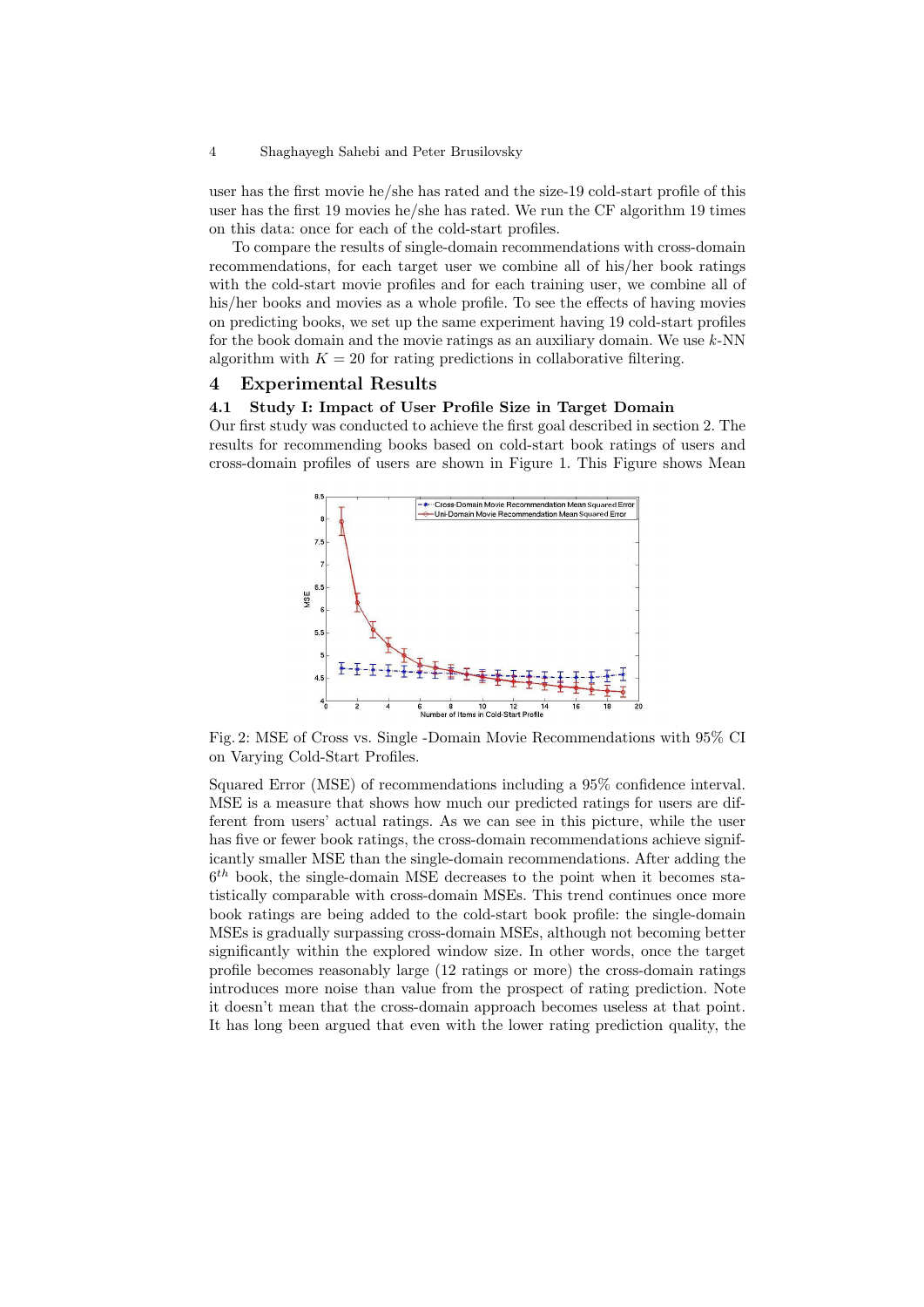cross-domain approach can offer other values such as novelty and diversity. Further studies are required to evaluate the comparative quality of two approaches from these prospects.



Fig. 3: Histogram of Number of Users in each Bin (Number of Movies in Auxiliary Profile) for Book Cross-Domain Recommendations.

The result of a reverse study with movies as target (cold-start) domain and books as auxiliary domain are shown in Figure. 2. As the data shows, the overall trend is similar to book recommendations: for the users who have one to five books in the cold-start profile, cross-domain recommendations work better than cold-start recommendations. In this case, however, single-domain recommendations gets more advantage as the cold-start profile size increases. Starting from 16 movies in the cold-start profiles, these recommendations achieve reliably better MSE than cross-domain recommendations.

## 4.2 Study II: Impact of Auxiliary Domain Ratings' Volume

To explore the behavior of cross-domain recommendation in cold-start context more extensively and to achieve our second goal, we examined the effect of the auxiliary profile size on mean squared error of cold-start recommendations. To do that in book recommendations, we divided the target user profiles into 100 bins starting from having 20 movies in the auxiliary profile to about 3400 movies in the profile. Each bin has a gap of about 35 movies. Histogram of number of users in each bin is shown in Figure. 3. We do not display the bins with numbers over 50 to show a clearer picture. As we can see, the number of users decreases as the number of movies rated in the profile increases. To achieve more reliable results, we ignored the auxiliary profile sizes/bins with less than 30 users. The red bars in Figure. 3 indicate utilized bins. As a result, we used only the first 16 bins in study of auxiliary profile size on error rate of cross-domain recommendations. The results are shown in Figure 4. The results reveal that the number of ratings in the auxiliary profile has a strong impact on the accuracy of cross-domain recommendations. The accuracy is the lowest (MSE highest) for the users in the first bin with the number of ratings between 20 and 55. The accuracy improves considerably for the users in the second bin and then in the third bin. This tendency continues further although once the number of users in a bin falls below 100, the accuracy increase become less monotonic due to the small bin size. Overall, the data shows that the impact of the user profile size in the auxiliary domain is qualitatively similar to the impact of the profile size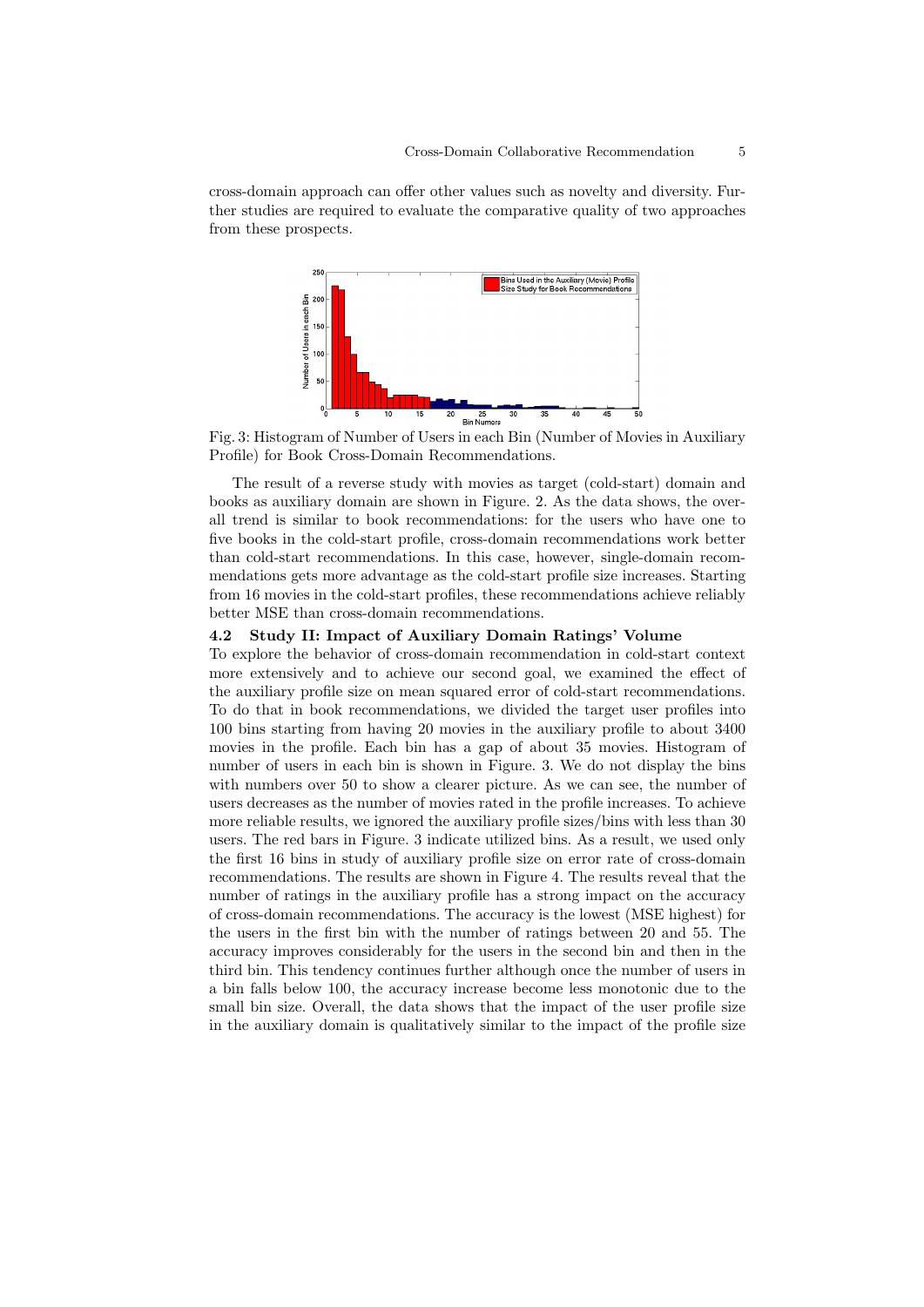#### 6 Shaghayegh Sahebi and Peter Brusilovsky

in the target domain: the more ratings are available in the auxiliary profile (i.e., the more information we have about user preferences), the better is the accuracy of recommendations. At the same time, the scale of this impact is very different. While within the target domain, adding each next rating visibly improves the accuracy, within the auxiliary domain this improvement is much more slow.



Fig. 4: MSE of Cross-Domain (left) Book and Movie (right) Recommendations with Varying Cold-Start and Auxiliary Profiles.

We conducted the same experiments for recommending movies based on auxiliary book profiles. In a similar way, we divided the target user profiles into 100 bins starting from 20 books to 2840 books. The bin size is about 23 books. We ignore the auxiliary profile sizes/bins with less than 30 users in them. As a result, we used only the first 12 bins in this study of auxiliary profile size on error rate of cross-domain recommendations. The results are shown in Figure 4. We can see the same pattern here: as the number of items increases in the auxiliary profile, accuracy of recommendation increases (MSE decreases).

#### 5 Conclusion

In this paper we reported an extensive exploration of cross-domain recommendation in a cold start context with a relatively large number of movie and book ratings. Our studies demonstrated that even a simple cross-domain approach can increase the quality of recommendation when the number of in-domain rated items is small. Also, the added value of the cross-domain recommendation decreases quite rapidly. Finally, based on our study of impact of the auxiliary user profile size on the quality of recommendations, with the increase of the auxiliary profile size, cross-domain approach was able to produce better recommendations. This result indicates that the recommendation power of a cross-domain approach is not free: it is fueled by a considerable number of user ratings in a an auxiliary domain. For users with too few auxiliary domain ratings, cross-domain recommendation performs much worse than for the users with size-able profiles.

In future work, we plan to explore cross-domain recommendation for other domain pairs. In addition, the study part of this paper explored a relatively simple cross-domain approach and a traditional collaborative filtering approach. A smarter fusion of information from auxiliary and target domains could result in better cross-domain recommendations.

Acknowledgement: We thank imhonet.ru for providing us the dataset.